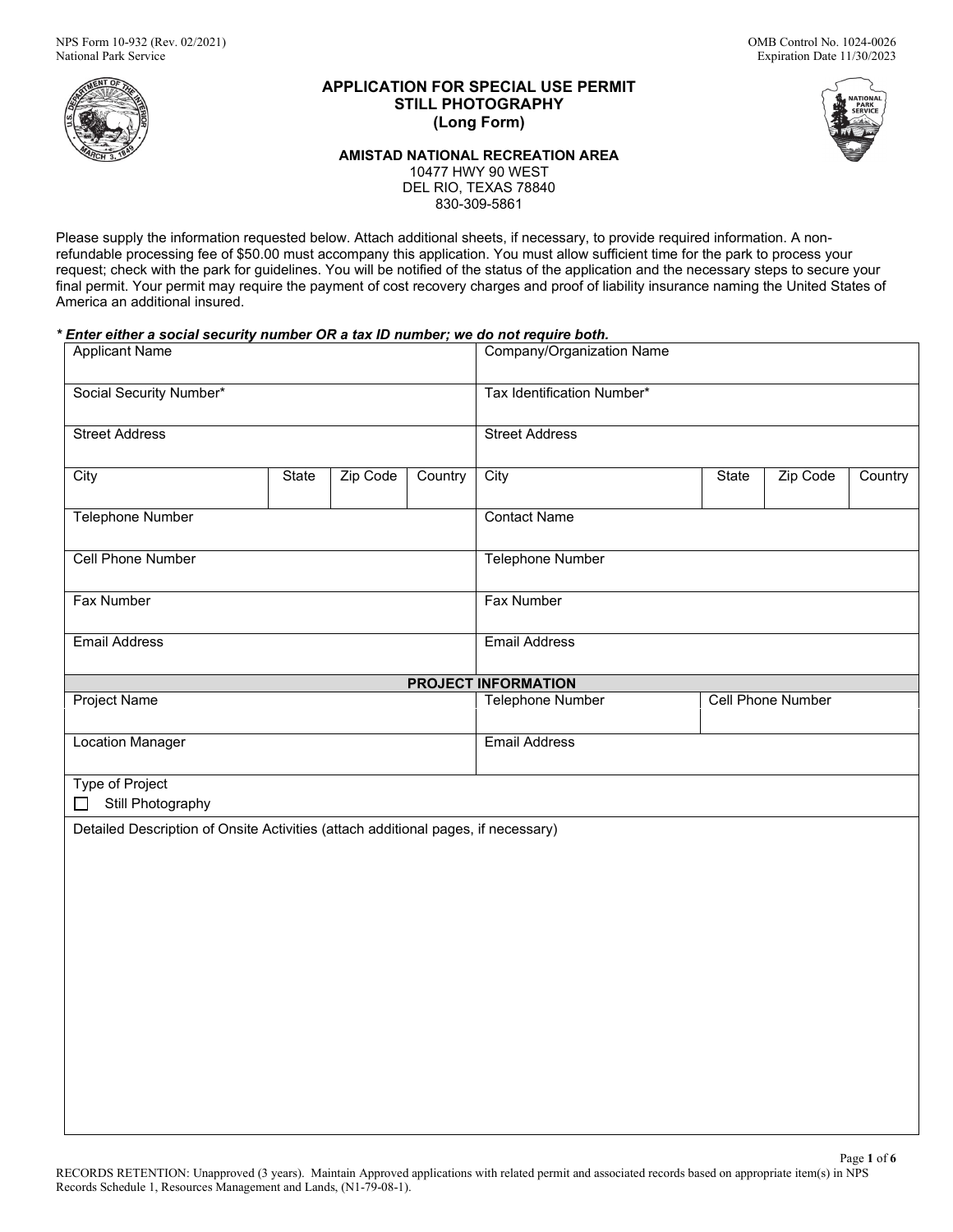|                                                                                                                                                                                      |                                                                                                                                                                                                                               |                                | <b>LOCATION SCHEDULE</b> |                       |                                |                         |
|--------------------------------------------------------------------------------------------------------------------------------------------------------------------------------------|-------------------------------------------------------------------------------------------------------------------------------------------------------------------------------------------------------------------------------|--------------------------------|--------------------------|-----------------------|--------------------------------|-------------------------|
|                                                                                                                                                                                      | * Number on this page should include all individuals present at the location.                                                                                                                                                 |                                |                          |                       |                                |                         |
| Date                                                                                                                                                                                 | Location                                                                                                                                                                                                                      | <b>Start Time</b>              | End time                 | Interior/<br>Exterior | Activity: Set-<br>Up/Breakdown | Number of<br>Cast/Crew* |
|                                                                                                                                                                                      |                                                                                                                                                                                                                               |                                |                          |                       |                                |                         |
|                                                                                                                                                                                      |                                                                                                                                                                                                                               |                                |                          |                       |                                |                         |
|                                                                                                                                                                                      |                                                                                                                                                                                                                               |                                |                          |                       |                                |                         |
|                                                                                                                                                                                      |                                                                                                                                                                                                                               |                                |                          |                       |                                |                         |
|                                                                                                                                                                                      |                                                                                                                                                                                                                               |                                |                          |                       |                                |                         |
|                                                                                                                                                                                      |                                                                                                                                                                                                                               |                                | <b>TALENT</b>            |                       |                                |                         |
|                                                                                                                                                                                      | Talent comprises anyone in front of the camera and includes, but is not limited to, actors, hosts, correspondents, presenters, park                                                                                           |                                |                          |                       |                                |                         |
|                                                                                                                                                                                      | visitors, cooperators, volunteers, National Park Service and concessioner staff, etc.<br>Do you intend to utilize talent? □ Yes □ No If "Yes", provide a full description below of who they are and how they will be utilized |                                |                          |                       |                                |                         |
|                                                                                                                                                                                      | (attach additional pages, if necessary).                                                                                                                                                                                      |                                |                          |                       |                                |                         |
|                                                                                                                                                                                      |                                                                                                                                                                                                                               |                                |                          |                       |                                |                         |
|                                                                                                                                                                                      |                                                                                                                                                                                                                               |                                |                          |                       |                                |                         |
|                                                                                                                                                                                      |                                                                                                                                                                                                                               |                                |                          |                       |                                |                         |
|                                                                                                                                                                                      |                                                                                                                                                                                                                               |                                |                          |                       |                                |                         |
|                                                                                                                                                                                      |                                                                                                                                                                                                                               |                                |                          |                       |                                |                         |
|                                                                                                                                                                                      |                                                                                                                                                                                                                               |                                |                          |                       |                                |                         |
|                                                                                                                                                                                      |                                                                                                                                                                                                                               |                                |                          |                       |                                |                         |
|                                                                                                                                                                                      |                                                                                                                                                                                                                               |                                |                          |                       |                                |                         |
|                                                                                                                                                                                      |                                                                                                                                                                                                                               |                                |                          |                       |                                |                         |
|                                                                                                                                                                                      |                                                                                                                                                                                                                               |                                | <b>EQUIPMENT</b>         |                       |                                |                         |
| Description of equipment, backdrops, sets, props (attach additional pages, if necessary). Please note if any of the following will be<br>included: weapons, animals, minors, nudity. |                                                                                                                                                                                                                               |                                |                          |                       |                                |                         |
|                                                                                                                                                                                      |                                                                                                                                                                                                                               |                                |                          |                       |                                |                         |
|                                                                                                                                                                                      |                                                                                                                                                                                                                               |                                |                          |                       |                                |                         |
|                                                                                                                                                                                      |                                                                                                                                                                                                                               |                                |                          |                       |                                |                         |
|                                                                                                                                                                                      |                                                                                                                                                                                                                               |                                |                          |                       |                                |                         |
|                                                                                                                                                                                      |                                                                                                                                                                                                                               |                                |                          |                       |                                |                         |
|                                                                                                                                                                                      |                                                                                                                                                                                                                               |                                |                          |                       |                                |                         |
|                                                                                                                                                                                      |                                                                                                                                                                                                                               |                                |                          |                       |                                |                         |
|                                                                                                                                                                                      |                                                                                                                                                                                                                               |                                |                          |                       |                                |                         |
|                                                                                                                                                                                      |                                                                                                                                                                                                                               |                                |                          |                       |                                |                         |
|                                                                                                                                                                                      |                                                                                                                                                                                                                               |                                |                          |                       |                                |                         |
|                                                                                                                                                                                      |                                                                                                                                                                                                                               | <b>ELECTRICAL REQUIREMENTS</b> |                          |                       |                                |                         |
|                                                                                                                                                                                      | Description of electrical requirements (attach additional pages, if necessary).                                                                                                                                               |                                |                          |                       |                                |                         |
|                                                                                                                                                                                      |                                                                                                                                                                                                                               |                                |                          |                       |                                |                         |
|                                                                                                                                                                                      |                                                                                                                                                                                                                               |                                |                          |                       |                                |                         |
|                                                                                                                                                                                      |                                                                                                                                                                                                                               |                                |                          |                       |                                |                         |
|                                                                                                                                                                                      |                                                                                                                                                                                                                               |                                |                          |                       |                                |                         |
|                                                                                                                                                                                      |                                                                                                                                                                                                                               |                                |                          |                       |                                |                         |
|                                                                                                                                                                                      |                                                                                                                                                                                                                               |                                |                          |                       |                                |                         |
|                                                                                                                                                                                      |                                                                                                                                                                                                                               |                                |                          |                       |                                |                         |
|                                                                                                                                                                                      |                                                                                                                                                                                                                               |                                |                          |                       |                                |                         |
|                                                                                                                                                                                      |                                                                                                                                                                                                                               |                                |                          |                       |                                |                         |
|                                                                                                                                                                                      |                                                                                                                                                                                                                               |                                |                          |                       |                                |                         |
|                                                                                                                                                                                      |                                                                                                                                                                                                                               |                                |                          |                       |                                |                         |
|                                                                                                                                                                                      |                                                                                                                                                                                                                               |                                |                          |                       |                                |                         |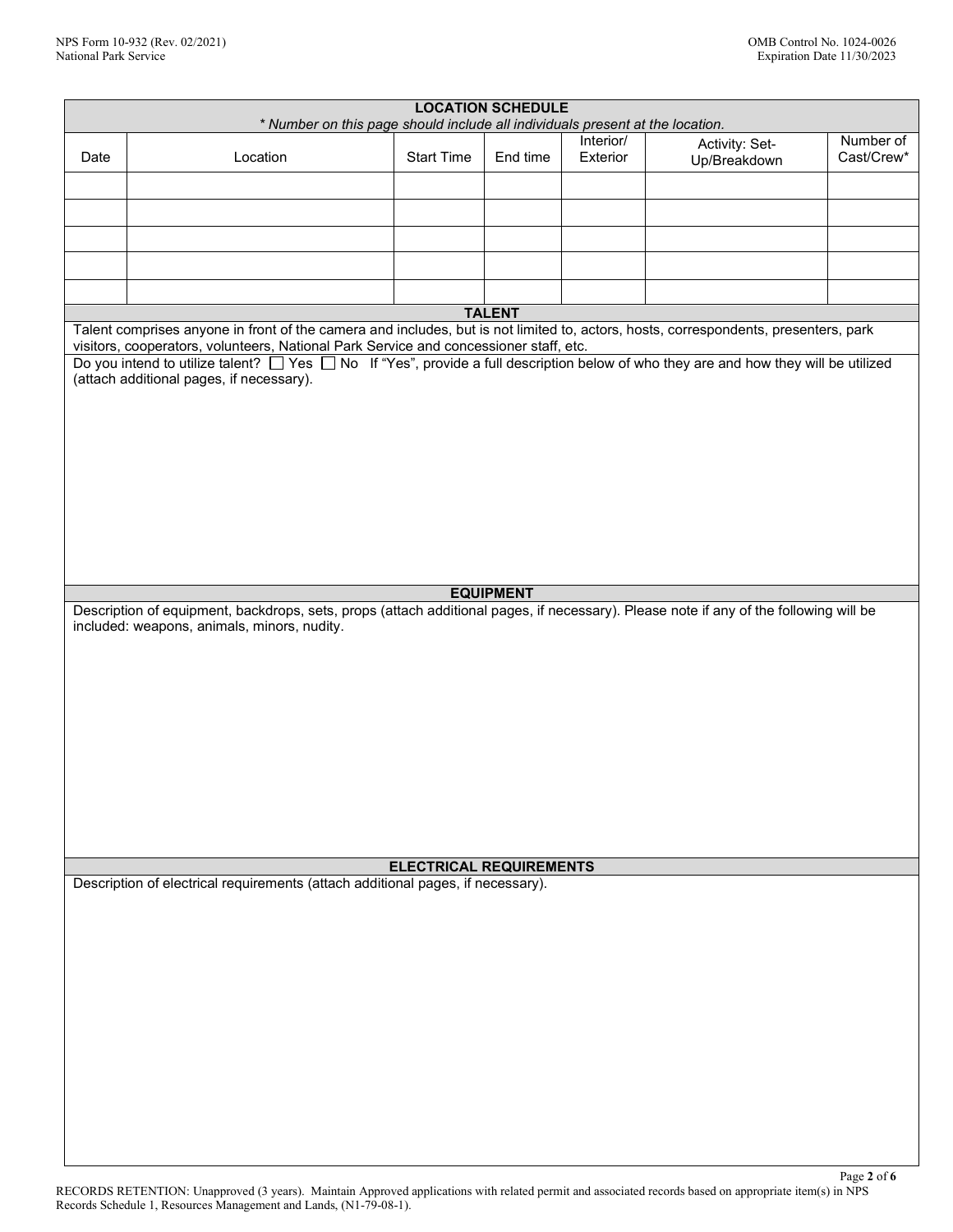| <b>LOCATION SCHEDULE</b><br>* Number on this page should include all individuals present at the location. |                                                                                  |  |                                                                                            |                |                    |          |                                                                                                                                 |                      |
|-----------------------------------------------------------------------------------------------------------|----------------------------------------------------------------------------------|--|--------------------------------------------------------------------------------------------|----------------|--------------------|----------|---------------------------------------------------------------------------------------------------------------------------------|----------------------|
|                                                                                                           |                                                                                  |  |                                                                                            |                |                    |          |                                                                                                                                 | Size                 |
|                                                                                                           |                                                                                  |  | Generators? If "Yes", provide quantity and size.                                           | $\Box$ Yes     | $\Box$ No          |          | Quantity                                                                                                                        |                      |
|                                                                                                           | <b>LIGHTING REQUIREMENTS</b>                                                     |  |                                                                                            |                |                    |          |                                                                                                                                 |                      |
| $\Box$ Yes $\Box$ No (If "Yes", explain below)<br>$\Box$ Yes $\Box$ No<br>Lighting?<br>Reflectors Only?   |                                                                                  |  |                                                                                            |                |                    |          |                                                                                                                                 |                      |
|                                                                                                           |                                                                                  |  | Description of lighting requirements (attach additional pages, if necessary).              |                |                    |          |                                                                                                                                 |                      |
|                                                                                                           |                                                                                  |  |                                                                                            |                |                    |          |                                                                                                                                 |                      |
|                                                                                                           |                                                                                  |  |                                                                                            |                |                    |          |                                                                                                                                 |                      |
|                                                                                                           |                                                                                  |  |                                                                                            |                |                    |          |                                                                                                                                 |                      |
|                                                                                                           |                                                                                  |  |                                                                                            |                |                    |          |                                                                                                                                 |                      |
|                                                                                                           |                                                                                  |  |                                                                                            |                |                    |          |                                                                                                                                 |                      |
|                                                                                                           |                                                                                  |  |                                                                                            |                |                    |          |                                                                                                                                 |                      |
|                                                                                                           |                                                                                  |  |                                                                                            |                |                    |          |                                                                                                                                 |                      |
|                                                                                                           |                                                                                  |  |                                                                                            |                |                    |          |                                                                                                                                 |                      |
|                                                                                                           |                                                                                  |  |                                                                                            |                | <b>ROAD USE</b>    |          |                                                                                                                                 |                      |
|                                                                                                           | Will you require the use of roads?                                               |  | $\Box$ Yes $\Box$ No If "Yes", please explain:                                             |                |                    |          |                                                                                                                                 |                      |
|                                                                                                           | Do you require road closures?                                                    |  | $\sqcap$ Yes                                                                               | $\overline{N}$ |                    |          |                                                                                                                                 |                      |
|                                                                                                           |                                                                                  |  | If "Yes", please provide the following information (attach additional pages, if necessary) |                |                    |          |                                                                                                                                 |                      |
| Starting<br>Date                                                                                          | Ending<br>Date                                                                   |  | <b>Starting Time</b>                                                                       |                | <b>Ending Time</b> |          | Location                                                                                                                        |                      |
|                                                                                                           |                                                                                  |  | AM                                                                                         |                | AM                 |          |                                                                                                                                 |                      |
|                                                                                                           |                                                                                  |  | <b>PM</b>                                                                                  |                | <b>PM</b>          |          |                                                                                                                                 |                      |
|                                                                                                           |                                                                                  |  | AM<br><b>PM</b>                                                                            |                | AM<br><b>PM</b>    |          |                                                                                                                                 |                      |
|                                                                                                           |                                                                                  |  | AM                                                                                         |                | AM                 |          |                                                                                                                                 |                      |
|                                                                                                           |                                                                                  |  | <b>PM</b>                                                                                  |                | <b>PM</b>          |          |                                                                                                                                 |                      |
|                                                                                                           |                                                                                  |  | AM<br><b>PM</b>                                                                            |                | AM<br><b>PM</b>    |          |                                                                                                                                 |                      |
|                                                                                                           |                                                                                  |  | AM                                                                                         |                | AM                 |          |                                                                                                                                 |                      |
|                                                                                                           |                                                                                  |  | <b>PM</b>                                                                                  |                | PM                 |          |                                                                                                                                 |                      |
|                                                                                                           | Driving                                                                          |  |                                                                                            |                |                    | Drive-by | $\Box$ Towing                                                                                                                   | $\Box$ Wet down road |
|                                                                                                           | Types of Shots:<br>Drive-ups and away<br>$\Box$ Other (explain):                 |  |                                                                                            |                |                    |          |                                                                                                                                 |                      |
| <b>CAMERA EQUIPMENT</b>                                                                                   |                                                                                  |  |                                                                                            |                |                    |          |                                                                                                                                 |                      |
| $\Box$ Road shoulder<br>$\Box$ Road median<br>Camera/Equipment Location:                                  |                                                                                  |  |                                                                                            |                |                    |          |                                                                                                                                 |                      |
| (Check all that apply)                                                                                    |                                                                                  |  | Other (explain):                                                                           |                |                    |          |                                                                                                                                 |                      |
|                                                                                                           |                                                                                  |  | $\Box$ Hand                                                                                |                | $\Box$ Tripod      |          | $\Box$ Dolly                                                                                                                    |                      |
| Types of Equipment:                                                                                       |                                                                                  |  | Dolly w/track footage                                                                      |                | $\Box$ Arm footage |          | $\Box$ Crane or jib arm                                                                                                         |                      |
| (Check all that apply)                                                                                    |                                                                                  |  |                                                                                            |                |                    |          |                                                                                                                                 |                      |
|                                                                                                           | $\Box$ Car mount<br>Portable crane<br>Camera car, shot maker, or process trailer |  |                                                                                            |                |                    |          |                                                                                                                                 |                      |
| <b>OPERATIONAL INFORMATION</b><br><b>NUMBER OF VEHICLES</b>                                               |                                                                                  |  |                                                                                            |                |                    |          |                                                                                                                                 |                      |
|                                                                                                           |                                                                                  |  |                                                                                            |                |                    |          | NOTE: Large or oversized vehicles may not be able to be accommodated or additional steps may need to be taken to ensure that no |                      |
| damage to park resource occurs.                                                                           |                                                                                  |  |                                                                                            |                |                    |          |                                                                                                                                 |                      |
| Vehicles greater than a 10,000 lbs. (class 3 or higher)<br>Cars, SUVs, or light pick-up trucks            |                                                                                  |  |                                                                                            |                |                    |          |                                                                                                                                 |                      |
| <b>BASE CAMP LOCATION</b> (attach diagrams)                                                               |                                                                                  |  |                                                                                            |                |                    |          |                                                                                                                                 |                      |
|                                                                                                           |                                                                                  |  |                                                                                            |                |                    |          |                                                                                                                                 |                      |
|                                                                                                           |                                                                                  |  |                                                                                            |                |                    |          |                                                                                                                                 |                      |
| <b>SPECIAL ACTIVITIES</b> (attach additional pages, if necessary)                                         |                                                                                  |  |                                                                                            |                |                    |          |                                                                                                                                 |                      |
|                                                                                                           |                                                                                  |  |                                                                                            |                |                    |          |                                                                                                                                 |                      |
|                                                                                                           |                                                                                  |  |                                                                                            |                |                    |          |                                                                                                                                 |                      |
|                                                                                                           |                                                                                  |  |                                                                                            |                |                    |          |                                                                                                                                 |                      |
|                                                                                                           |                                                                                  |  |                                                                                            |                |                    |          |                                                                                                                                 |                      |
|                                                                                                           |                                                                                  |  |                                                                                            |                |                    |          |                                                                                                                                 | Page 3 of 6          |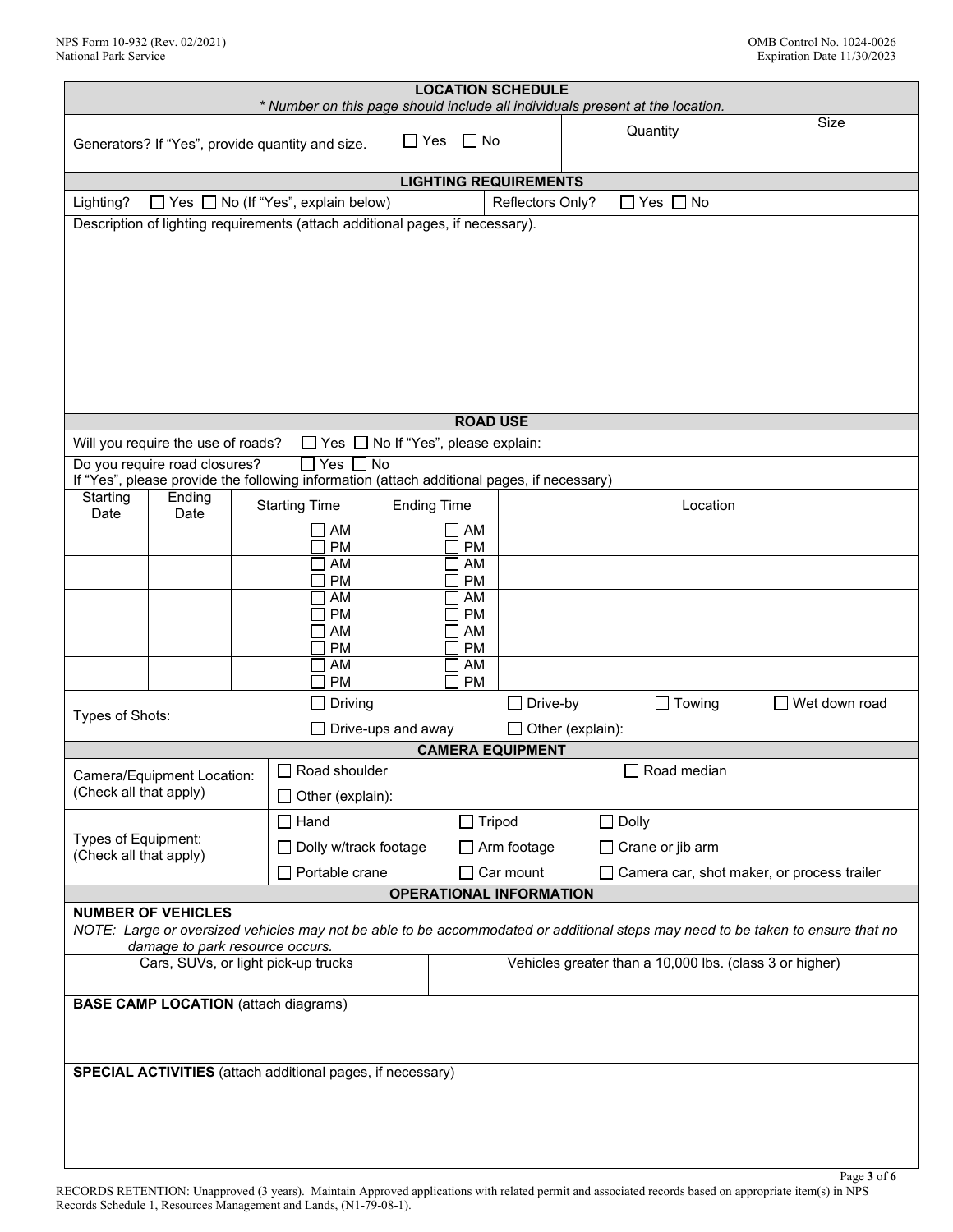| <b>LOCATION SCHEDULE</b>                                                                                                                                                                                                                                                                                                                                           |                                                                                                 |                                                                                                  |                             |                      |  |  |  |
|--------------------------------------------------------------------------------------------------------------------------------------------------------------------------------------------------------------------------------------------------------------------------------------------------------------------------------------------------------------------|-------------------------------------------------------------------------------------------------|--------------------------------------------------------------------------------------------------|-----------------------------|----------------------|--|--|--|
| * Number on this page should include all individuals present at the location.<br><b>INVOLVEMENT OF MINORS</b>                                                                                                                                                                                                                                                      |                                                                                                 |                                                                                                  |                             |                      |  |  |  |
| Quantity<br>Age Range<br>Will children be involved?<br>$\Box$ Yes $\Box$ No If "Yes", provide number of children and age range.                                                                                                                                                                                                                                    |                                                                                                 |                                                                                                  |                             |                      |  |  |  |
|                                                                                                                                                                                                                                                                                                                                                                    | <b>LIVESTOCK OR TRAINED ANIMALS</b>                                                             |                                                                                                  |                             |                      |  |  |  |
|                                                                                                                                                                                                                                                                                                                                                                    |                                                                                                 | Will livestock or trained animals be used? $\Box$ Yes $\Box$ No If "Yes", provide the following: |                             |                      |  |  |  |
| Manner of Transportation<br><b>Staging/Coral Requirements</b><br><b>Type</b><br>Quantity                                                                                                                                                                                                                                                                           |                                                                                                 |                                                                                                  |                             |                      |  |  |  |
|                                                                                                                                                                                                                                                                                                                                                                    |                                                                                                 |                                                                                                  |                             |                      |  |  |  |
|                                                                                                                                                                                                                                                                                                                                                                    |                                                                                                 |                                                                                                  |                             |                      |  |  |  |
|                                                                                                                                                                                                                                                                                                                                                                    |                                                                                                 |                                                                                                  |                             |                      |  |  |  |
| <b>AIRCRAFT</b><br>NOTE: All aircraft use over park lands should be listed. Landings must be specifically requested and approved as a condition of your<br>permit.<br>Will aircraft be used?<br>$\Box$ Yes $\Box$ No If "Yes", explain below (attach additional pages, if necessary)                                                                               |                                                                                                 |                                                                                                  |                             |                      |  |  |  |
|                                                                                                                                                                                                                                                                                                                                                                    |                                                                                                 |                                                                                                  |                             |                      |  |  |  |
|                                                                                                                                                                                                                                                                                                                                                                    | SPECIAL EFFECTS (including weapons, pyrotechnics, etc.) (attach additional pages, if necessary) |                                                                                                  |                             |                      |  |  |  |
| <b>Effects Technician's Name</b>                                                                                                                                                                                                                                                                                                                                   |                                                                                                 |                                                                                                  | <b>Contact Phone Number</b> | <b>Email Address</b> |  |  |  |
| License # (if applicable)<br>Permit # (if applicable)                                                                                                                                                                                                                                                                                                              |                                                                                                 |                                                                                                  |                             |                      |  |  |  |
| <b>STUNTS</b><br>Will stunts be used?<br>$\Box$ Yes $\Box$ No If "Yes", explain below (attach additional pages, if necessary)                                                                                                                                                                                                                                      |                                                                                                 |                                                                                                  |                             |                      |  |  |  |
| <b>Stunt Coordinator</b>                                                                                                                                                                                                                                                                                                                                           |                                                                                                 |                                                                                                  | <b>Contact Phone Number</b> | <b>Email Address</b> |  |  |  |
| OTHER OR HAZARDOUS ACTIVITIES<br>Any other unusual or hazardous activities?<br>◯ Yes ◯ No If "Yes", explain below (attach additional pages, if necessary)                                                                                                                                                                                                          |                                                                                                 |                                                                                                  |                             |                      |  |  |  |
| <b>OPERATIONAL INFORMATION</b>                                                                                                                                                                                                                                                                                                                                     |                                                                                                 |                                                                                                  |                             |                      |  |  |  |
| Have you physically visited the requested area?<br>$\Box$ Yes $\Box$ No                                                                                                                                                                                                                                                                                            |                                                                                                 |                                                                                                  |                             |                      |  |  |  |
| When answering "Yes" to any of the following questions, provide additional information using additional pages, as necessary                                                                                                                                                                                                                                        |                                                                                                 |                                                                                                  |                             |                      |  |  |  |
| Do you have, or are you applying for, a permit with another Federal, State or local agency for this activity?<br>∏ Yes<br>$\Box$ No                                                                                                                                                                                                                                |                                                                                                 |                                                                                                  |                             |                      |  |  |  |
| Have you had previous permits from the National Park Service?<br>Yes<br>No                                                                                                                                                                                                                                                                                         |                                                                                                 |                                                                                                  |                             |                      |  |  |  |
| Have you ever been denied a permit or had a permit revoked by a Federal agency?<br>Yes<br>No<br>Have you forfeited a bond or other security for filming on Federal lands?<br>Yes<br>No.<br>Do you plan to advertise or issue a press release before the event?<br>Yes<br>No                                                                                        |                                                                                                 |                                                                                                  |                             |                      |  |  |  |
| Do you anticipate any security concerns? If yes, explain (attach additional sheet).<br>  Yes     No                                                                                                                                                                                                                                                                |                                                                                                 |                                                                                                  |                             |                      |  |  |  |
| NOTE: You are encouraged to attach additional pages with information useful in evaluating your permit request including:<br>story boards or scripts, set construction, parking plan, security plans, sanitary facilities, crowd control, emergency medical<br>plan, off-road activity, trail use, use of any building and site clean-up.<br>PROJECT ADMINISTRATION |                                                                                                 |                                                                                                  |                             |                      |  |  |  |
|                                                                                                                                                                                                                                                                                                                                                                    |                                                                                                 |                                                                                                  |                             |                      |  |  |  |

Page **4** of **6** RECORDS RETENTION: Unapproved (3 years). Maintain Approved applications with related permit and associated records based on appropriate item(s) in NPS Records Schedule 1, Resources Management and Lands, (N1-79-08-1).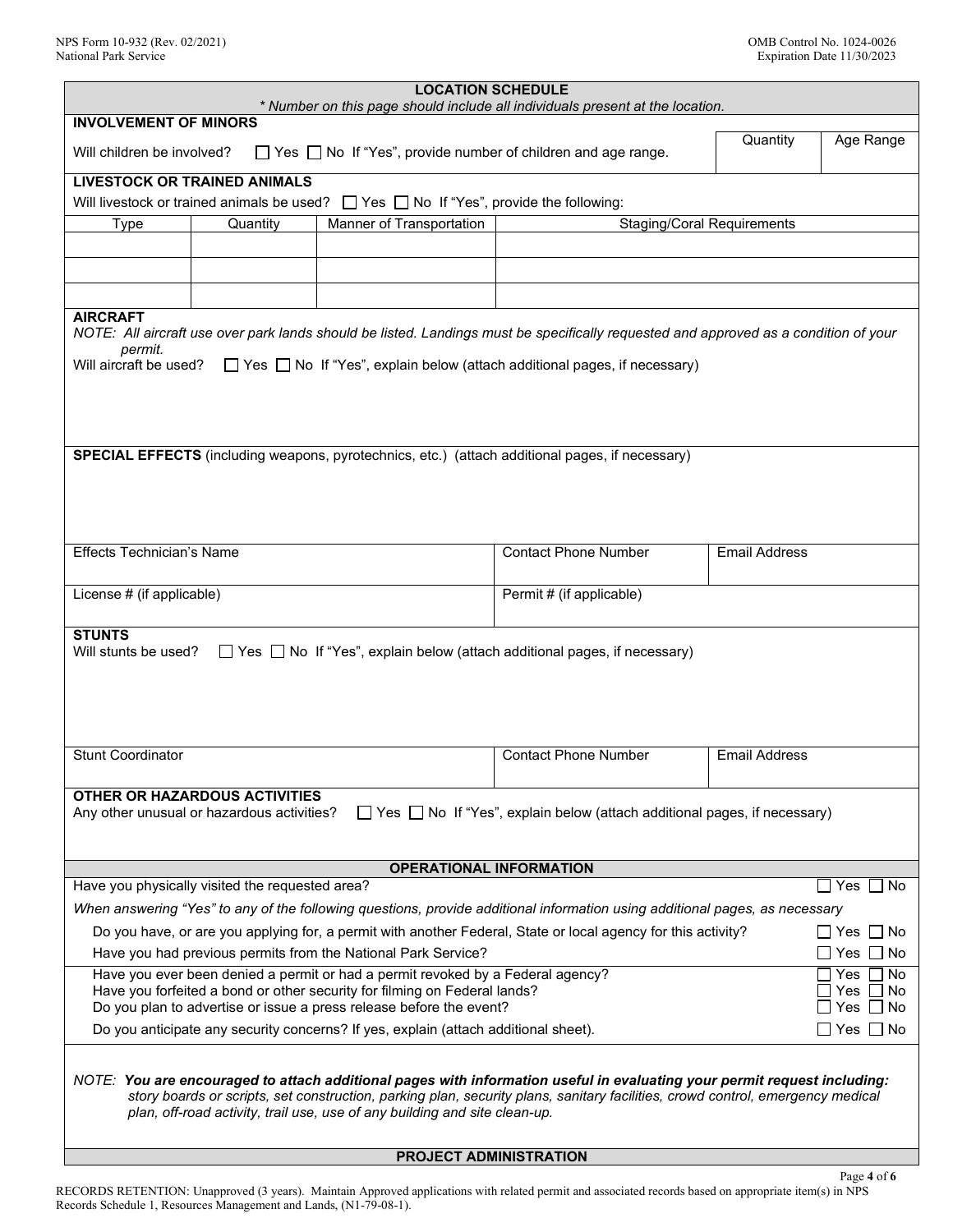# **LOCATION SCHEDULE**

*\* Number on this page should include all individuals present at the location.*

Are you applying for this permit on behalf of another person or company?  $\Box$  Yes  $\Box$  No If "Yes", provide a full description (including contact information) of all other individuals/companies involved with this project (attach additional pages, as necessary)

| <b>CONTACTS</b>                                                                                                                          |                   |              |                      |  |  |  |  |
|------------------------------------------------------------------------------------------------------------------------------------------|-------------------|--------------|----------------------|--|--|--|--|
| Person on Location Responsible for Adherence to All Terms and Conditions of Permit:                                                      |                   |              |                      |  |  |  |  |
| Name                                                                                                                                     |                   | Title        |                      |  |  |  |  |
|                                                                                                                                          |                   |              |                      |  |  |  |  |
| <b>Telephone Number</b>                                                                                                                  | Cell Phone Number |              | <b>Email Address</b> |  |  |  |  |
|                                                                                                                                          |                   |              |                      |  |  |  |  |
| Person on Location Responsible for Coordinating Activities With the NPS:                                                                 |                   |              |                      |  |  |  |  |
| Name                                                                                                                                     |                   | Title        |                      |  |  |  |  |
|                                                                                                                                          |                   |              |                      |  |  |  |  |
| <b>Telephone Number</b>                                                                                                                  | Cell Phone Number |              | <b>Email Address</b> |  |  |  |  |
|                                                                                                                                          |                   |              |                      |  |  |  |  |
| Company Point-of-contact for Follow-up Information and Billing:                                                                          |                   |              |                      |  |  |  |  |
| Name                                                                                                                                     |                   | <b>Title</b> |                      |  |  |  |  |
|                                                                                                                                          |                   |              |                      |  |  |  |  |
| <b>Telephone Number</b>                                                                                                                  | Cell Phone Number |              | <b>Email Address</b> |  |  |  |  |
|                                                                                                                                          |                   |              |                      |  |  |  |  |
| The applicant by his or her signature certifies that all the information given is complete and correct, and that no false or misleading  |                   |              |                      |  |  |  |  |
| information or false statements have been given. All estimates are reliable to the best of my knowledge and I have the full authority to |                   |              |                      |  |  |  |  |
| represent the applicant/production company and the project described above.                                                              |                   |              |                      |  |  |  |  |
| <b>Printed Name</b>                                                                                                                      | Title             |              | Company Name         |  |  |  |  |
|                                                                                                                                          |                   |              |                      |  |  |  |  |
| Signature                                                                                                                                |                   |              | Date                 |  |  |  |  |
|                                                                                                                                          |                   |              |                      |  |  |  |  |
|                                                                                                                                          |                   |              |                      |  |  |  |  |